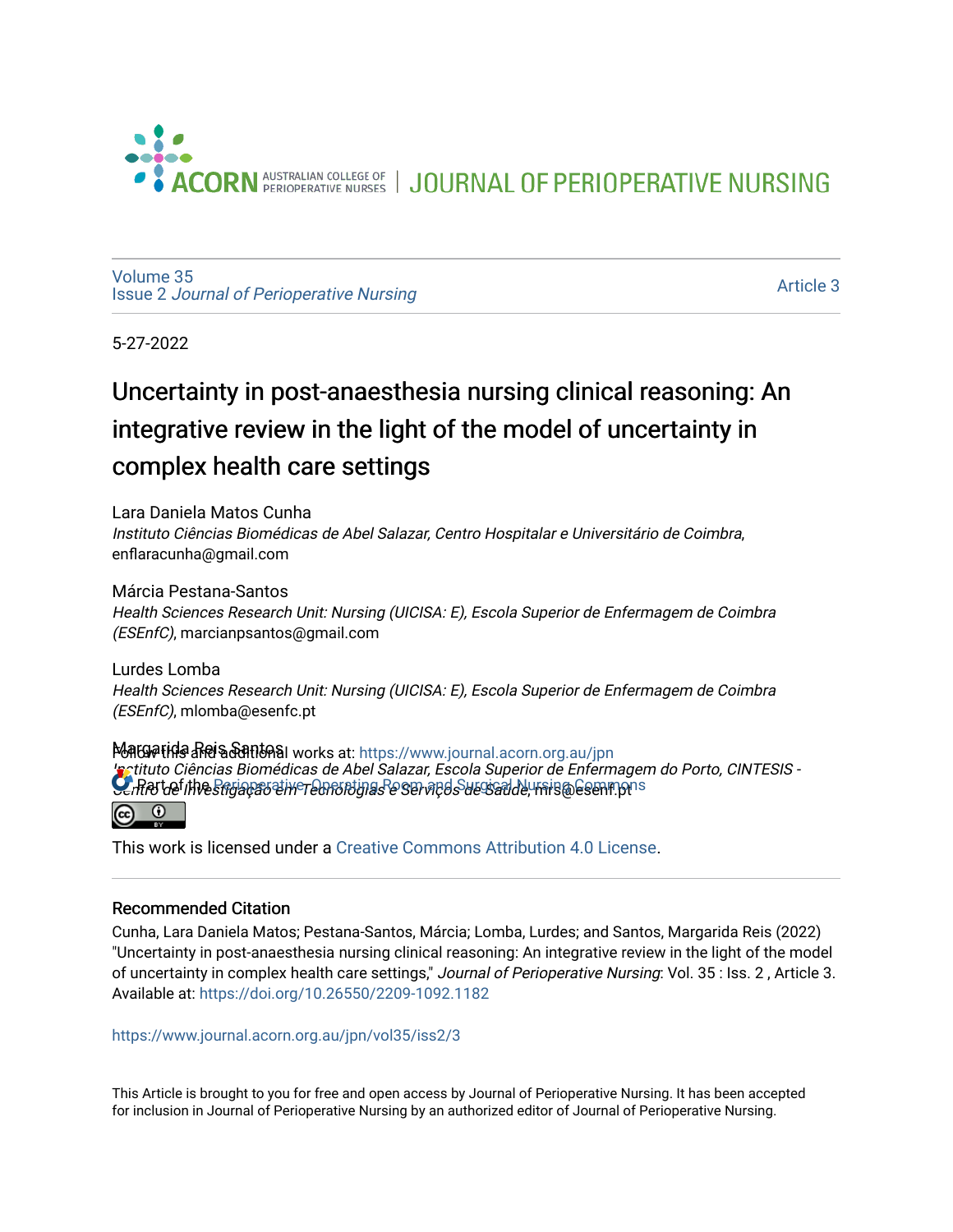# Uncertainty in post-anaesthesia nursing clinical reasoning: An integrative review in the light of the model of uncertainty in complex health care settings

### Cover Page Footnote

Funding or financial interest disclosure The authors have no funding of financial interests to disclose. Acknowledgments This review will contribute towards a Doctoral Degree in Nursing Sciences for the first author.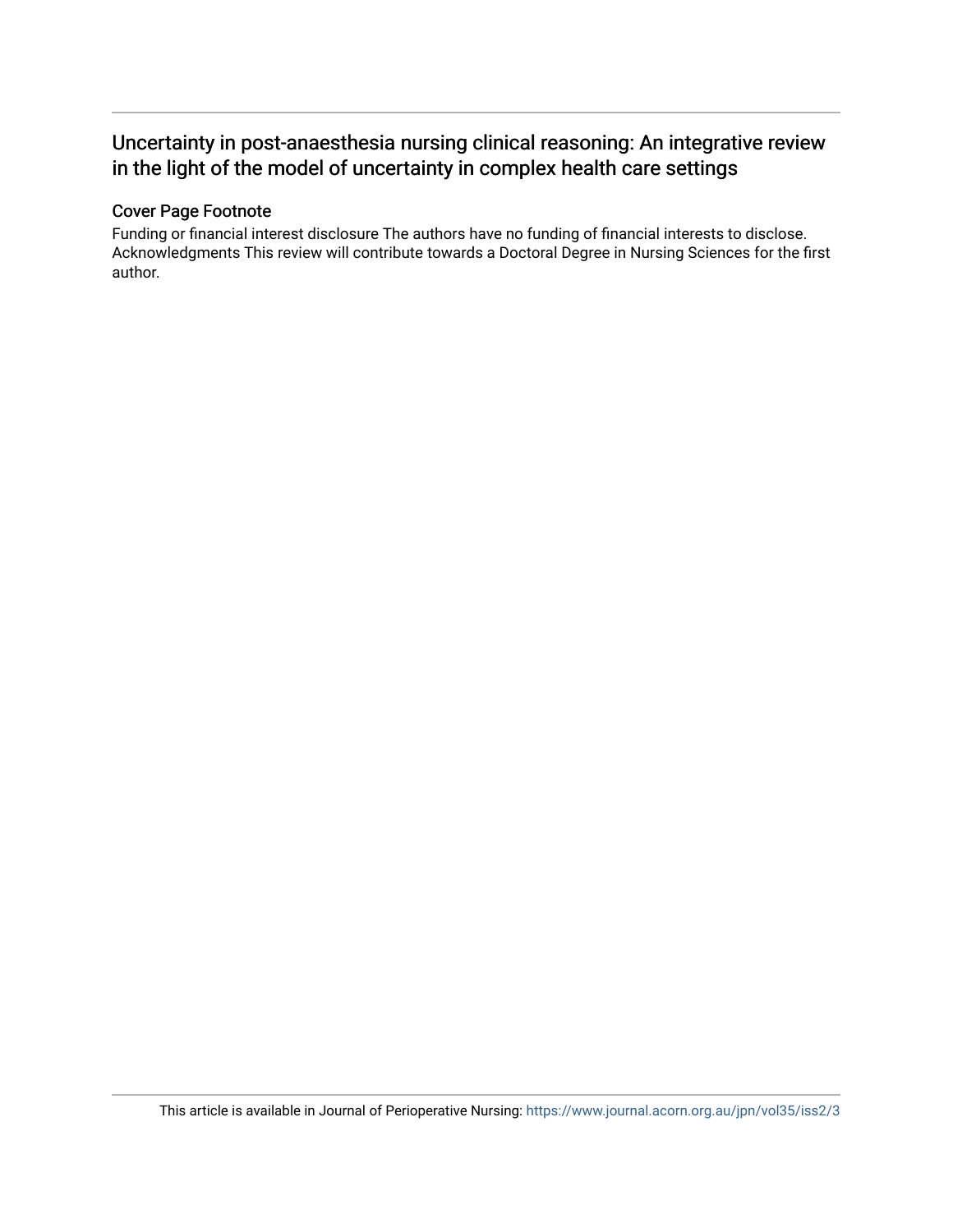### Authors

#### Lara Daniela Matos Cunha

PhDc, RN Instituto Ciências Biomédicas de Abel Salazar, Centro Hospitalar e Universitário de Coimbra

#### Márcia Pestana-Santos PhD, RN

Health Sciences Research Unit: Nursing (UICISA: E), Escola Superior de Enfermagem de Coimbra (ESEnfC)

#### Lurdes Lomba PhD, RN

Health Sciences Research Unit: Nursing (UICISA: E), Escola Superior de Enfermagem de Coimbra (ESEnfC)

#### Margarida Reis Santos

PhD, RN

Instituto Ciências Biomédicas de Abel Salazar, Escola Superior de Enfermagem do Porto, CINTESIS - Centro de Investigação em Tecnologias e Serviços de Saúde

#### Corresponding author

Lara Daniela Matos Cunha PhDc, RN Instituto Ciências Biomédicas de Abel Salazar, Centro Hospitalar e Universitário de Coimbra [enflaracunha@gmail.com](mailto:enflaracunha@gmail.com)

# Uncertainty in post-anaesthesia nursing clinical reasoning: An integrative review in the light of the model of uncertainty in complex health care settings

### Abstract

**Problem identification:** Post-anaesthesia nursing plays an important role in the early detection and treatment of clinical deterioration after surgery and/or anaesthesia. Concomitantly, the effectiveness of post-operative care is highly dependent on the accurate analysis, synthesis of patient data and quality of diagnostic decisions through clinical reasoning. Given the dynamic processes required to come to a diagnosis, uncertainty is common in clinical reasoning and expected during practice. Nevertheless, uncertainty may permeate the foundations of clinical reasoning, which can jeopardise diagnostic accuracy and consequently the quality and safety of health care.

Literature search: The objectives of this review are to identify available evidence related to uncertainty in post-anaesthesia nursing clinical reasoning and to analyse the results from the perspective of the Model of Uncertainty in Complex Healthcare Settings (MUCH-S). A comprehensive search strategy using CINAHL (EBSCO), Cochrane Library (EBSCO), Medline (PubMed), ProQuest and Google Scholar databases was used to find published and unpublished relevant studies. Studies published in English and Portuguese were included. There was no temporal restriction, nor geographical or cultural limitation for the studies included.

Data evaluation synthesis: All papers were reviewed by the authors to extract key information about purpose, sample and setting, research design and method, key findings and limitations. The literature search identified a total of 248 studies, 22 of which were retrieved for full reading. A total of four articles were included in this review.

Implications for practice: Three main themes were identified: nurses' intuition to reason, feelings of uncertainty related to lack of nursing knowledge and clinical (in)experience to deal with uncertainty. These findings are encompassed within the MUCH-S taxonomy: personal, scientific and practical. This review offers post-anaesthesia nurses' greater levels of understanding of this phenomenon and may support more informed and reflexive clinical reasoning.

Keywords: clinical reasoning, patient safety, post-anaesthesia nursing, postoperative care, uncertainty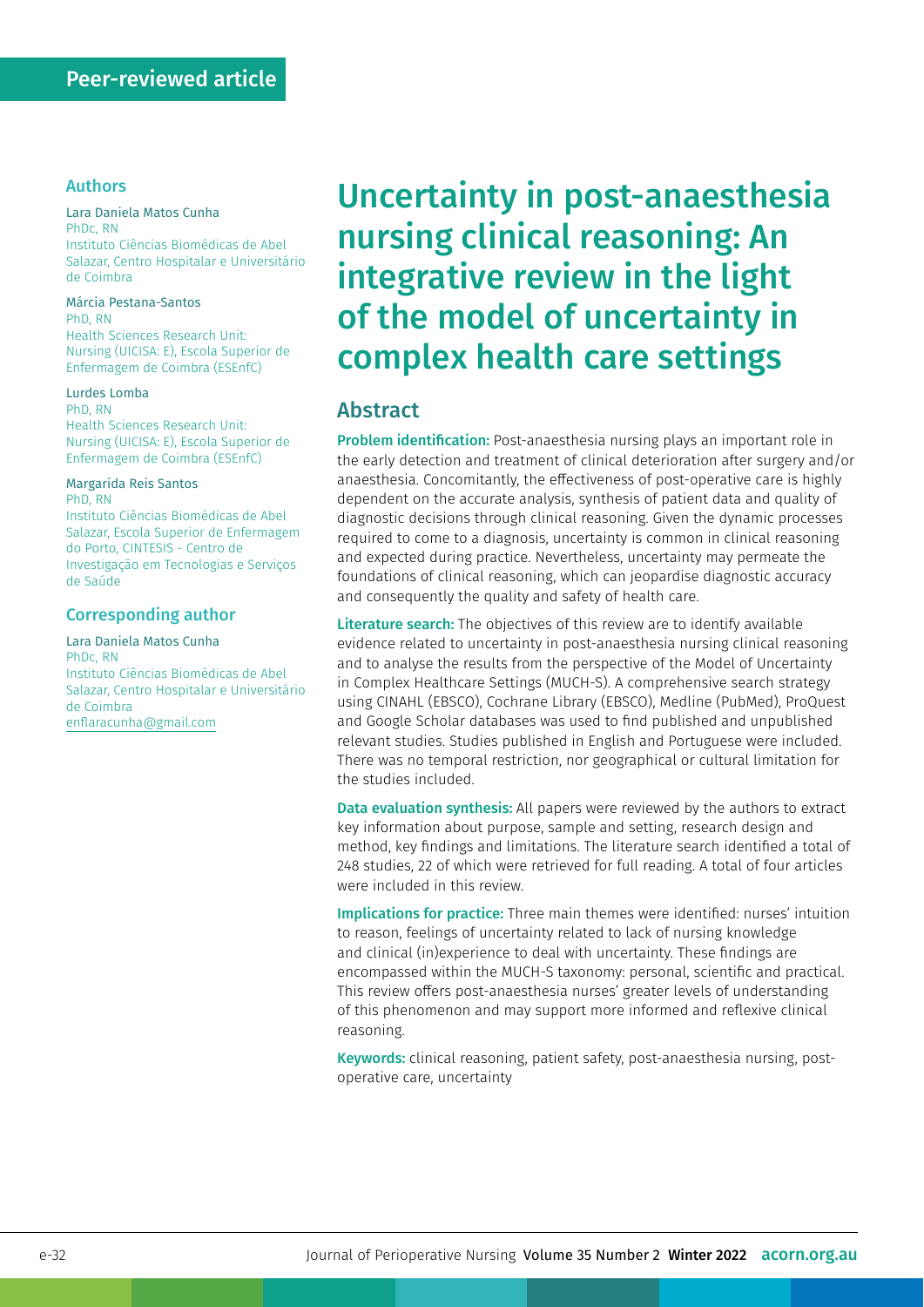# Introduction

Post-operative nursing care occurs in an uncertain and changing environment and post-operative nursing practice is complex, highly challenging and demands quick and efficient decision making.<sup>1</sup> This period of critical care, and of great vulnerability for the person being cared for, comes with the risk of complications associated with surgery and anaesthesia. Complications occur in 40 per cent of cases<sup>2</sup> with half of these occurring during the first hour after admission to the Post Anaesthesia Care Unit (PACU)<sup>3</sup> and 16.5 per cent being adverse events after discharge.4 The reality is that patients' presentations in PACU are often obscure, uncertain and ill-fitting with a model of linear causality.5 This means there may not be a straightforward relationship between causes and effects.<sup>5</sup>

It is also important to consider the attributes of the post-anaesthesia clinical scenario where nurses' work is highly influenced by interpersonal and interdisciplinary professional relationships,<sup>6</sup> diplomacy and collaborative competence are critical,7 a highly specialised performance is necessary to manage complex clinical cases,8 quick and distinct discernment is required when making decisions,<sup>9</sup> patients are vulnerable and dependent on nursing care<sup>10</sup> and environmental conditions and occupational exposure increase professional risk.11

Up to 70 per cent of adverse events are related to lapses in anaesthetists' non-technical skills, such as communication, teamwork, leadership, decision-making and risk assessment. Experience and observation are factors influencing situational awareness, $12$  another nontechnical skill. Situational awareness is the perception of environmental elements and events with respect to time or space, the comprehension of their meaning, and the projection of their future status.12 Errors associated with medical diagnoses are related to more than ten per cent of all health care costs.13 Direct costs accrue from failure to treat, inappropriate testing and treatments for incorrect diagnoses.13 Given these facts, awareness of uncertainty increased physicians' anxiety which translated to a 17 per cent increase in average health care costs.<sup>14</sup>

The conceptualisation of uncertainty, which partly comes from maturity, appears as a professional gains experience in practice.<sup>15</sup> In relation to nursing discipline, uncertainty is described as a cognitive and emotive component, interrelated with stress and coping<sup>16</sup> derived from and related to ethical decision-making.<sup>17</sup> Nursing uncertainty research is mainly focused on a person's illness experience18 but is hazy in regards to a nurse's reactions in clinical practice and their adaptive behaviours.

Diagnosis usually occurs under a veil of uncertainty so that those who identify it must develop advanced probabilistic reasoning skills given the well-known fact that intuitive probabilistic arguments are very likely to be biased. This also relates to the nature of the diagnostic framework, namely the normative criterion, the temporal structure and the teleological component.<sup>19</sup> Authentic clinical reasoning requires nurses to collect and interpret imperfect clinical data in real time. Learning how to successfully navigate uncertainty in this complex and ambiguous setting is essential for patient safety and high-quality care.<sup>20</sup> For this reason, clinical reasoning becomes relevant to gain an understanding of the phenomenon of uncertainty in post-anaesthesia nursing.

The Model of Uncertainty in Complex Health care Settings (MUCH-S),<sup>21</sup> based on Han's Model,<sup>22</sup> will be the guide to enhancing the understanding of the phenomenon in this review. MUCH-S is a recent three‐ dimensional model, or conceptual taxonomy, and characterises uncertainty in three broad categories: personal, scientific and practical. Specific issues are gathered into these categories: psychosocial, existential and ethical issues in the personal category; diagnosis, prognosis, causal explanations and treatment recommendations in the scientific category; and structures of care, processes of care and systems in the practical category.

# Review methods

Following the methodology of an integrative review, $23$  the research questions are:

- What is the available evidence related to uncertainty in postanaesthesia nursing clinical reasoning?
- How does available evidence related to uncertainty in postanaesthesia nursing clinical reasoning fit with the MUCH-S?

The literature search was conducted in the CINAHL (EBSCO), Cochrane Library (EBSCO), Medline (PubMed) databases and ProQuest and Google Scholar, in October 2021, using the natural language and index terms adapted for each included information source (See Figure 1). To ensure the hypothetical inclusion of recently published articles, we performed an additional research on 21 January 2022, with no extra findings.

Reference details for all returned searches were downloaded into the reference manager software, Mendeley. Duplicates were removed, then title and abstracts were screened by the first author against the inclusion criteria: empirical output, context of the PACU setting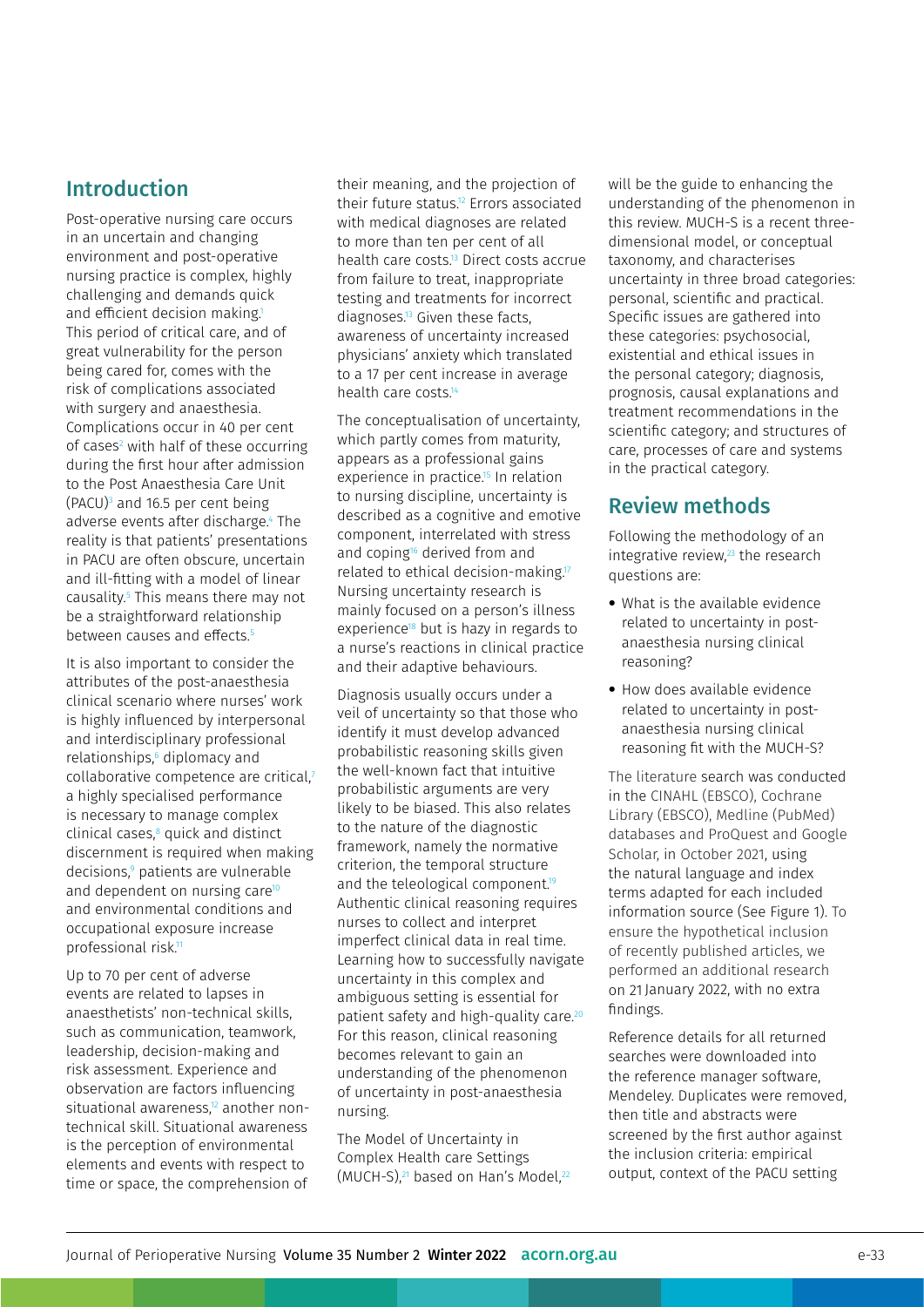((((('Postanesthesia Nursing'[Mesh]) OR 'Perioperative Nursing'[Mesh]) OR 'Postoperative Care'[Mesh]) OR ('postanesthesia nursing'[Title/Abstract] OR 'perianesthesia nursing'[Title/Abstract] OR 'postoperative care'[Title/ Abstract] OR 'postoperative period'[Title/Abstract])) AND (('Uncertainty'[Mesh]) OR (uncertainty[Title/Abstract] OR 'personal uncertainty'[Title/Abstract] OR 'scientific uncertainty'[Title/Abstract] OR 'practical uncertainty'[Title/ Abstract] OR ambiguity[Title/Abstract] OR ambiguous[Title/Abstract] OR unsure[Title/Abstract] OR unpredict[Title/ Abstract] OR doubt[Title/Abstract] OR equivocal[Title/Abstract]))) AND ('clinical reasoning'[Title/Abstract] OR 'decision making'[Title/Abstract] OR 'decision-making'[Title/Abstract])

Filters: English; Portuguese.

#### Figure 1: Search expression example

and experience(s) of uncertainty discussed from the nursing perspective. Reference lists of included articles were also screened to identify additional studies. Any geographical, cultural, temporal or study type limitations were applied. Search results and studies selection were summarised in a flowchart adapted from Preferred Reporting Items for Systematic reviews and Meta-Analyses (PRISMA)<sup>24</sup> (see Figure 2).

After removing duplicates and screening the remaining 248 studies by title and abstract, 22 were retrieved in full text and screened. Considering the inclusion criteria, four studies were included in the review.

# Results

Studies originated from Sweden  $(n = 2)$ , Canada  $(n = 1)$  and South Korea (n = 1). Clinical settings are general, $25$  orthopedic<sup>26</sup> and surgical $27,28$ caring for adult patients in the PACU. Nurses were recruited from midsized hospitals<sup>25</sup> and from major public hospitals<sup>26,27,28</sup>. All studies are qualitative and used semi-structured interviews for data collection. The number of participants varied from 9 to 20, with a ratio of 4:1 females to males. The participants' clinical experience ranged from 1 to 32 years. The characteristics and key findings of the studies included are summarised in Table 1.



Figure 2: PRISMA flow diagram of review process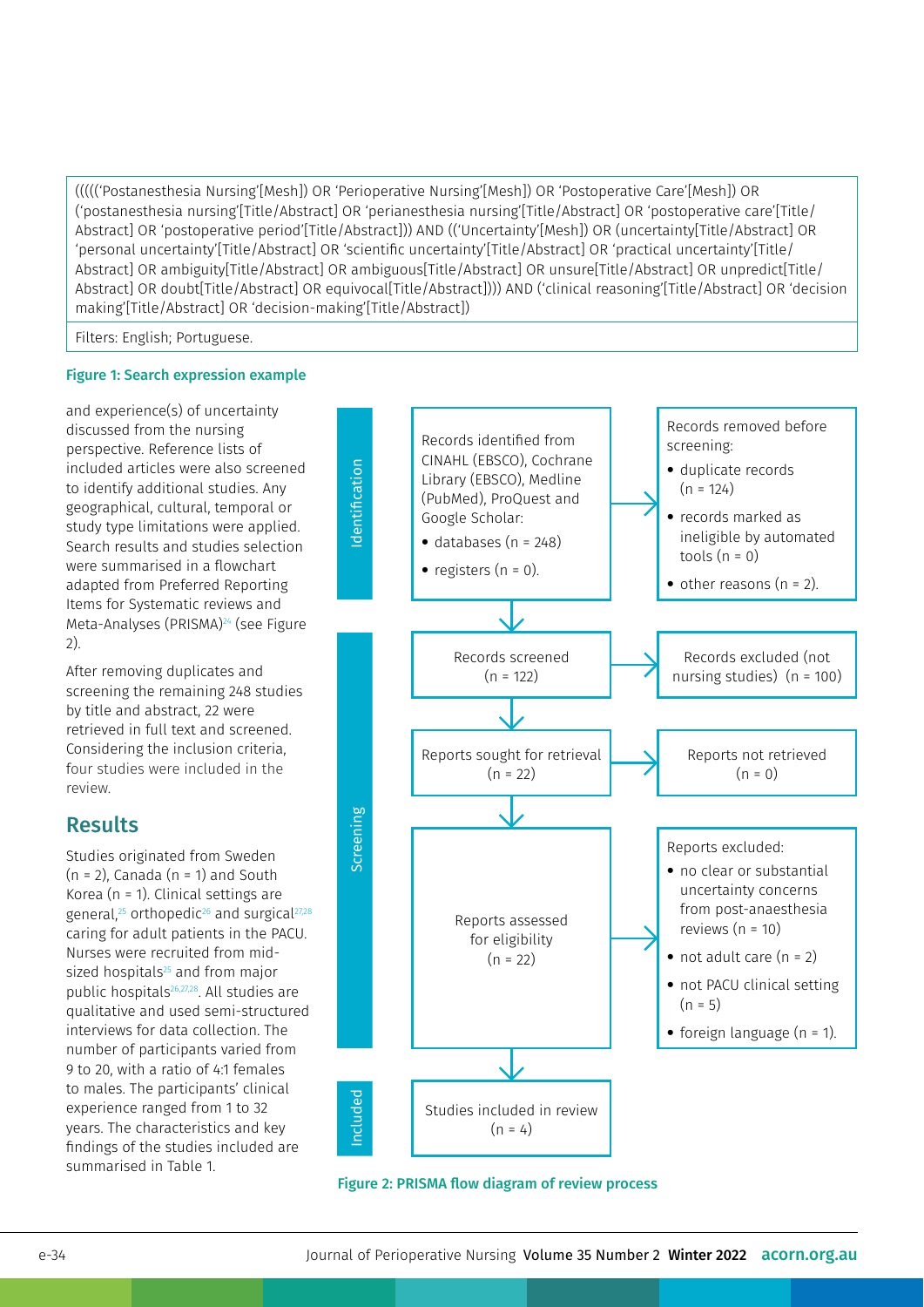## Table 1: Characteristics of included studies

| <b>Study</b><br>(year)                 | Purpose                                                                                                                                                     | Sample and<br>setting                                                                                       | Research design<br>and method                                                                                                                                                                                             | <b>Key findings</b>                                                                                                                                                                                                                                                                                                                                                                                                                                                                                                                                                                                                                                                                                                                                                                           |
|----------------------------------------|-------------------------------------------------------------------------------------------------------------------------------------------------------------|-------------------------------------------------------------------------------------------------------------|---------------------------------------------------------------------------------------------------------------------------------------------------------------------------------------------------------------------------|-----------------------------------------------------------------------------------------------------------------------------------------------------------------------------------------------------------------------------------------------------------------------------------------------------------------------------------------------------------------------------------------------------------------------------------------------------------------------------------------------------------------------------------------------------------------------------------------------------------------------------------------------------------------------------------------------------------------------------------------------------------------------------------------------|
| Calebrant et<br>al. $(2016)^{28}$      | To determine<br>the factors that<br>affect how nurse<br>anaesthetists<br>in a county in<br>Sweden decide<br>how to manage<br>perioperative fluid<br>status. | n=16 nurse<br>anaesthetists<br>professionally<br>qualified for at<br>least two years                        | cross-sectional<br>qualitative<br>study through<br>semi-structured<br>interviews                                                                                                                                          | Three categories emerged:<br>1. clinical criteria and thought processes that drive decision<br>making<br>2. interdependence in decision making<br>3. uncertainty in decision making.<br>They lacked guidelines and, at the same time, it was<br>emphasised that each patient must be treated individually.                                                                                                                                                                                                                                                                                                                                                                                                                                                                                    |
| Forberg et<br>al. (2017) <sup>27</sup> | To describe nurse<br>anaesthetists'<br>reflections on<br>the provision of<br>perioperative care<br>to patients with<br>previous substance<br>dependence.    | n=10 nurse<br>anaesthetists<br>from two surgical<br>departments in<br>Sweden                                | interpretative<br>study with<br>semi-structured<br>interviews based<br>on clinical<br>vignettes                                                                                                                           | Nurses revealed a process of balancing between<br>professionalism and preconceptions. This was based on three<br>categories:<br>1. an anaesthesiological challenge of knowledge, experience<br>and time<br>2. feelings of mistrust due to the difficulty in dealing with this<br>group of patients<br>3. feelings of uncertainty because of lack of knowledge.<br>The nurse anaesthetists experienced that these patients<br>tended to react differently to anaesthesia and some nurses<br>felt that their knowledge was not sufficient for taking care of<br>patients. This requires skills, expertise, experience, time, open-<br>mindedness and intuition. If guidelines were developed for this<br>patient group, care could be made safer and nurses' sense of<br>uncertainty minimised. |
| Jang et al.<br>$(2019)^{26}$           | To identify nurses'<br>experiences<br>related to the<br>reasoning methods<br>employed during<br>post-operative pain<br>assessment.                          | n=20 nurses from<br>the orthopaedic<br>surgery ward of a<br>university hospital<br>in Seoul, South<br>Korea | phenomenography<br>Nurses were<br>interviewed after<br>post-operative<br>pain assessments.<br>A total of 60<br>patients who had<br>experienced post-<br>operative pain<br>were discussed<br>in the nurses'<br>interviews. | The reasoning used by nurses in post-operative pain<br>assessment was identified from two perspectives:<br>1. the frames of reference used to interpret a patient's<br>perception of pain<br>2. the strategic efforts used to assess the pain.<br>Holistic clinical pain assessment is the product of both the<br>personal knowledge of the nurse involved and the practical<br>knowledge that the nurse has developed through intuition.<br>Nurses' own reasoning in post-operative pain assessment<br>appears to reflect various forms of clinical knowledge, drawing<br>from a variety of sources of information and taking into account<br>multiple factors, some of which are unexplained by the research<br>evidence.                                                                   |
| Shannon et<br>al. (2020) <sup>25</sup> | To explore PACU<br>nurses' interactions<br>with technology<br>during the critical<br>Phase I recovery<br>period.                                            | n=9 PACU nurses<br>in three mid-sized<br>hospitals in a<br>Western Canadian<br>province                     | interpretive<br>description<br>Nurse participants<br>were interviewed<br>using a semi-<br>structured<br>interview guide.                                                                                                  | Nurses' interactions with technology are significantly influenced<br>by the recovery room culture, as they constantly navigate<br>through a level of uncertainty about the respiratory status of<br>their patients. Three themes are described:<br>1. nurses' confidence and trust in a visual sensory respiratory<br>assessment process and the influence of anaesthesia<br>providers<br>2. PACU nurses' guarded trust or rationalised mistrust in<br>technology<br>3. contextual influences on nurses' approach to respiratory<br>assessment.<br>Post-anaesthesia nurses practice their intuitive sensory<br>assessments with a strong projected sense of expert practice<br>and minimal reliance on technology.                                                                            |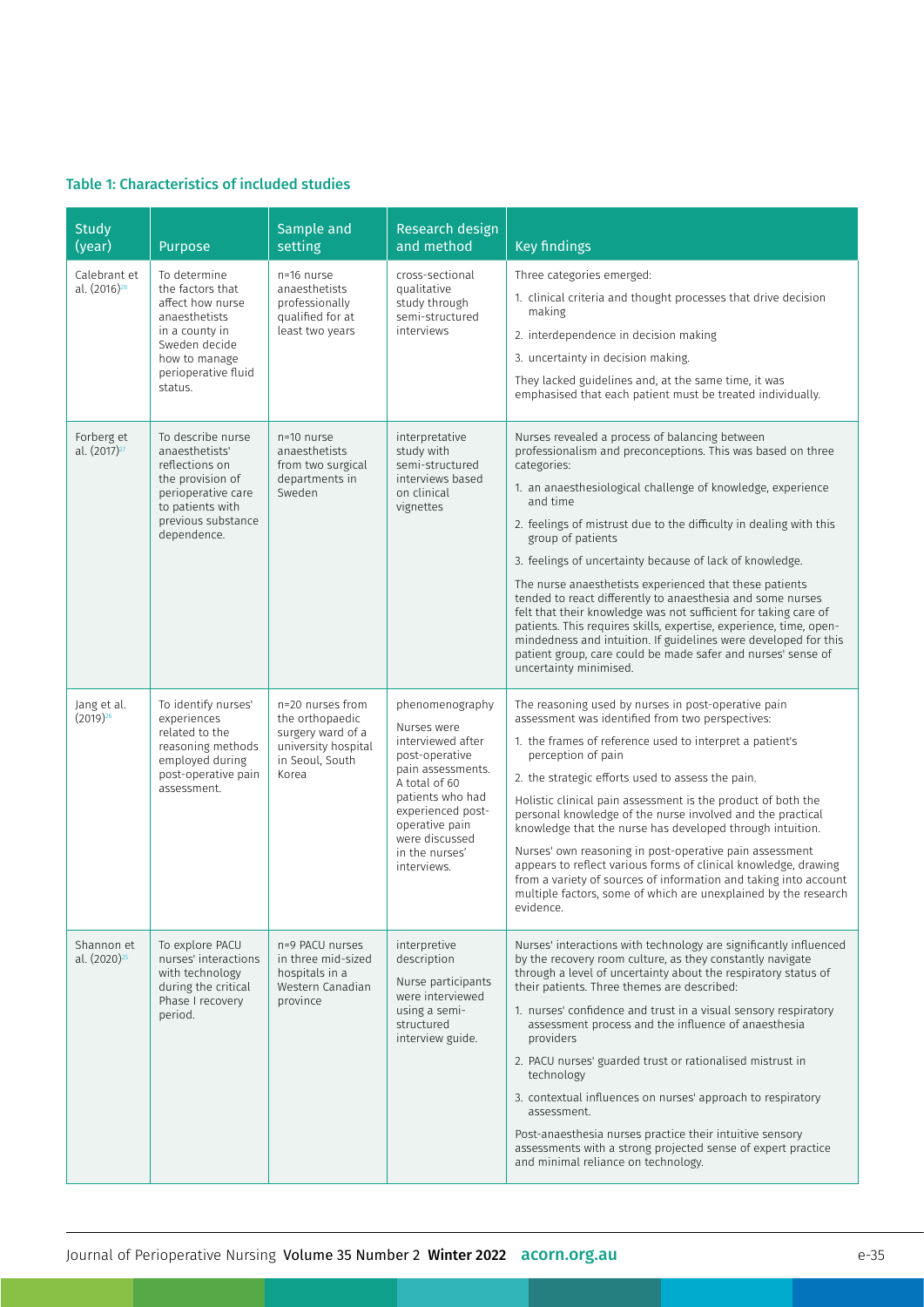The key findings were organised by the following themes, identified through deductive coding into MUCH-S taxonomy: 'nurses' intuition to reason' (personal), 'feelings of uncertainty related to lack of nursing knowledge' (scientific) and 'clinical (in)experience to deal with uncertainty' (practical). Firstly, the explicit empirical indicators of MUCH-S taxonomy were applied to the data analysis and confirmed that the codes appear in the data by finding examples. Secondly, themes were identified by pattern response and meaning and articulated with the propositions of the review. Finally, pattern matching was applied and compared the dataset with the MUCH-S framework through abductive inference.<sup>29</sup>

In 'nurse's intuition to reason as personal uncertainty', the psychosocial issue of communicating uncertainty manifests itself as a clinical assessment difficulty related to the influence of personal, practical knowledge and intuition factors.<sup>26</sup> The existential issue is due to the difficulty of understanding patient's behaviour and anticipating critical events.27 The ethical issue is due to the difficulty in navigating through a more intuitive nursing practice.<sup>25</sup>

In 'feelings of uncertainty related to lack of nursing knowledge as scientific uncertainty' associated with diagnosis issues, nurses rationalised their mistrust in technology based on their personal beliefs about what clinical data readings are acceptable<sup>25</sup> and reported insecurity related to scientific knowledge deficit<sup>27</sup> and differences in practice related to clinical experience.<sup>28</sup> In the prognosis issue, nurses revealed difficulties in predicting patients' unexpected reactions to the anaesthesia and preventing adverse events.27 In the causal explanations issue, nurses struggled to balance

the relationship between patient's own needs assessment and nurse's assessment.26 Related to treatment recommendations issues, nurses had difficulty challenging anaesthesia care due to insufficient knowledge<sup>27</sup> and lack of time to evaluate the impact of nurses' intervention.<sup>28</sup>

In 'clinical (in)experience to deal with uncertainty as practical uncertainty' related to structure of care, nurses adapted their evaluation priorities to the anaesthetist's preferences.<sup>25</sup> In processes of care, nurses reported feeling confused when there is variability in individual anaesthesia handover practises<sup>25</sup> (especially when they contradict evidencebased practises) and refer to peer counselling for evidence-based practice when difficult situations arise.28 In the system's issues, nurses reinforce the need for clinical practice guidelines adapted to particular situations.27,28

# **Discussion**

The aims of this review were to identify available evidence related to uncertainty in post-anaesthesia clinical reasoning and to analyse the results from the perspective of the MUCH-S model, which uses the taxonomy of personal uncertainty, scientific uncertainty and practical uncertainty. To our knowledge this is the first review study about the phenomenon of uncertainty in post-anaesthesia nursing clinical settings. The results were analysed using the MUCH-S model to facilitate understanding. The results presented in this paper highlight the complexity of this topic; additionally, nurses' difficulties were identified.

### Nurses' intuition to reason as a personal uncertainty

Personal uncertainty is related to three main issues: psychosocial (communicating uncertainty),

existential (effects of illness or treatment on life goals and quality of life) and ethical (inconsistency between self-values, sociocultural codes, the health care system and the organisation).21

Uncertainty is primarily managed through communicative practises, which emphasise communication in moderating the effect of uncertainty on health care decision-making.<sup>30</sup> As a matter of fact, pain assessment through personal knowledge, practical knowledge and intuition, allows the post-anaesthesia nurse to take clinical action leading to patient-centred care.26 Coincidently, uncertainty affects a nurse's ability to maintain patient-centredness during patient–nurse conversation.30

Making predictions while uncertain is a challenge that nurses face daily in their practice. Nurses anticipate events based on experiences of past events in similar situations. Exposure to similar situations plays a decisive role in anticipating future events.<sup>31,32</sup> Safe work performance<sup>33</sup> cannot be expected from workers whose job designs involve multiple competing urgent priorities. Nurses need to develop skills to manage the unpredictable nature of their work, including dividing up care throughout the shift and redefining or adapting their care throughout.<sup>33</sup>

Given the mission of the PACU, nurses receive patients at high risk of complications, requiring close nursing clinical surveillance. If patient outcome may be maximised with guidelines, $27,28$  an early recognition and intervention process is fundamental for preventing the occurrence of adverse events. Under certain circumstances and conditions of uncertainty (epistemic and random, tangible or not), deviations from reference situations can pose a specific threat to a given objective. $34$ Patients' non-rational thinking and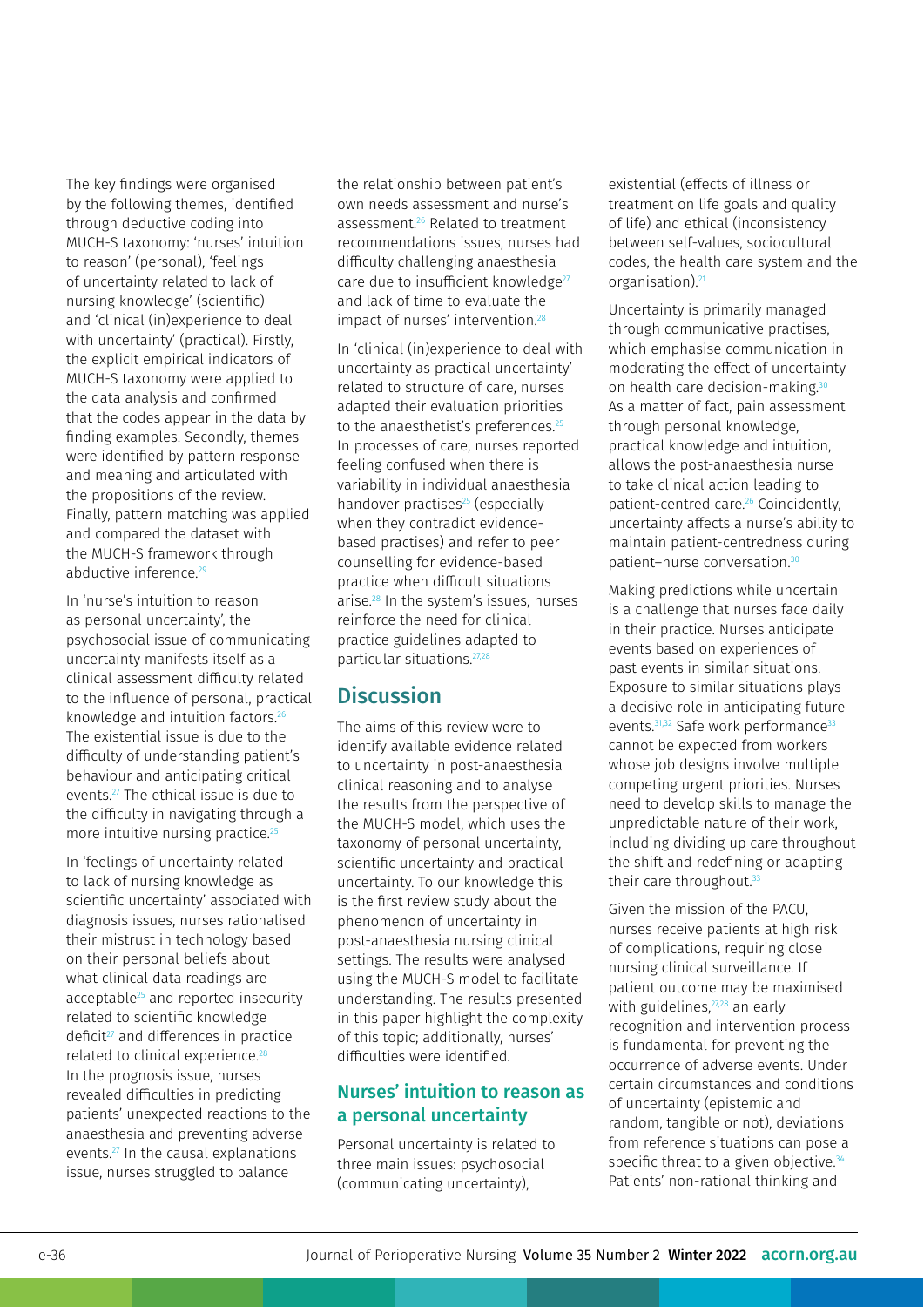behaviour (unnecessarily exposing themselves to factors that could be a direct threat to their life) made some nurses feel that patients with previous substance dependence were difficult to understand.<sup>27</sup> Nurses can apply simple strategies to recognise and effectively deal with existential uncertainty, including attending to emotions, slowing down clinical reasoning, exploring certainty within uncertainty and partnering with the patient.<sup>35</sup>

As we move towards more complex patient problems, we increasingly recognise the importance of non-analytical but integrative parts of clinical reasoning by recognising patterns and using clinical intuition.25–27,36 Analytical and non-analytical reasoning<sup>37</sup> can operate separately but are mainly interconnected in clinical practice; to illustrate the complexitybased approach, the application of systemic thinking can benefit the understanding of clinical reasoning.36 If, on one hand, nurses demonstrate confidence in their professional practice, on the other hand they demonstrate difficulties in articulating a subconscious and intuitive assessment approach.<sup>25</sup> This captures ethical uncertainty.<sup>21</sup>

In short, the collective consciousness of scientific knowledge is seen as the realm of absolute certainty and separate from the impressionistic knowledge of human intuition.<sup>38</sup>

### Feelings of uncertainty related to lack of nursing knowledge as a scientific uncertainty

Scientific uncertainty includes issues related to diagnosis (classifying symptoms to abstract criteria), prognosis (regarding the longevity of disease), causal explanations (cause of illness) and treatment

recommendations (regarding best mode of treatment).21

A study into post-anaesthesia nurses' reflections about caring for patients with previous substance dependence<sup>27</sup> reported that nurses feel uncertainty because of lack of knowledge and difficulty interpreting symptoms in these patients. The juxtaposition of nurses' desire to perform safe and good care with their preconceptions and inability to understand these patients affects both pre-operative and postoperative care.<sup>27</sup>

Clinical reasoning, as the process of applying knowledge and expertise to a clinical situation to develop a solution, involves the processes of cognition and metacognition.<sup>39</sup> Clinical reasoning in nursing revolves around the process of making professional judgements, evaluating the quality and contribution of available evidence to enhance problem solving and to consider to what extent the evidence available is sufficient to base decisions on and provide diagnosis and relevant treatment in regards to nursing care.40 It also integrates meaningful phenomenological perceptions, experience, patient diversity and the uniqueness of the patient situation.<sup>41</sup> Nurses reported having insufficient knowledge of the pathophysiologic conditions associated with substance dependence during anaesthesia. This resulted in insecurity, especially in specific situations like determining the dosage of intravenous drugs.<sup>27</sup>

Clinical reasoning is viewed as a multidimensional, recursive cognitive process that employs formal and informal strategies to assemble and analyse patient information that is then evaluated relative to its significance and contribution to patient management.<sup>42</sup> Clinical reasoning allowed, for example, for nurses to rationalise their mistrust of technology based on their personal beliefs about what were acceptable respiratory data readings.25

Clinical reasoning competence is an essential nursing skill for providing safe and quality patientcentred care.43,44 Effective clinical reasoning skills are found to be positively correlated with patient outcomes – nurses with poor clinical reasoning skills often fail to recognise impending patient deterioration or fail to prioritise appropriate interventions which may result in a failure to rescue or an irreversible situation. Postanaesthesia nurses found it difficult to determine pharmaceutical dosage and know how to deal with patients' unexpected reactions to the anaesthesia and their behaviours.<sup>27</sup>

To address the inaccurate clinical reasoning associated with inappropriate interventions that could lead to increased and untimely patient mortality, Levett-Jones et al.,<sup>45</sup> created the Clinical Reasoning Model. This is represented as a circled eight-step diagram that reflects the ongoing and cyclical nature of clinical interventions and the importance of evaluation and reflection. When providing nursing care based on the reasoning cycle, nursing professionals learn to recognise, understand and work in each step, rather than just assuming they understand the patients' problems and perform interventions without adequately using higher order thinking. The recognition of the relationship between a patient's limited ability to express the intensity of their pain and the actual intensity of their pain is an important factor in nurses' post-operative pain assessments.26 In this sense, effective clinical reasoning skills are a key factor in the prevention of iatrogenic harm.43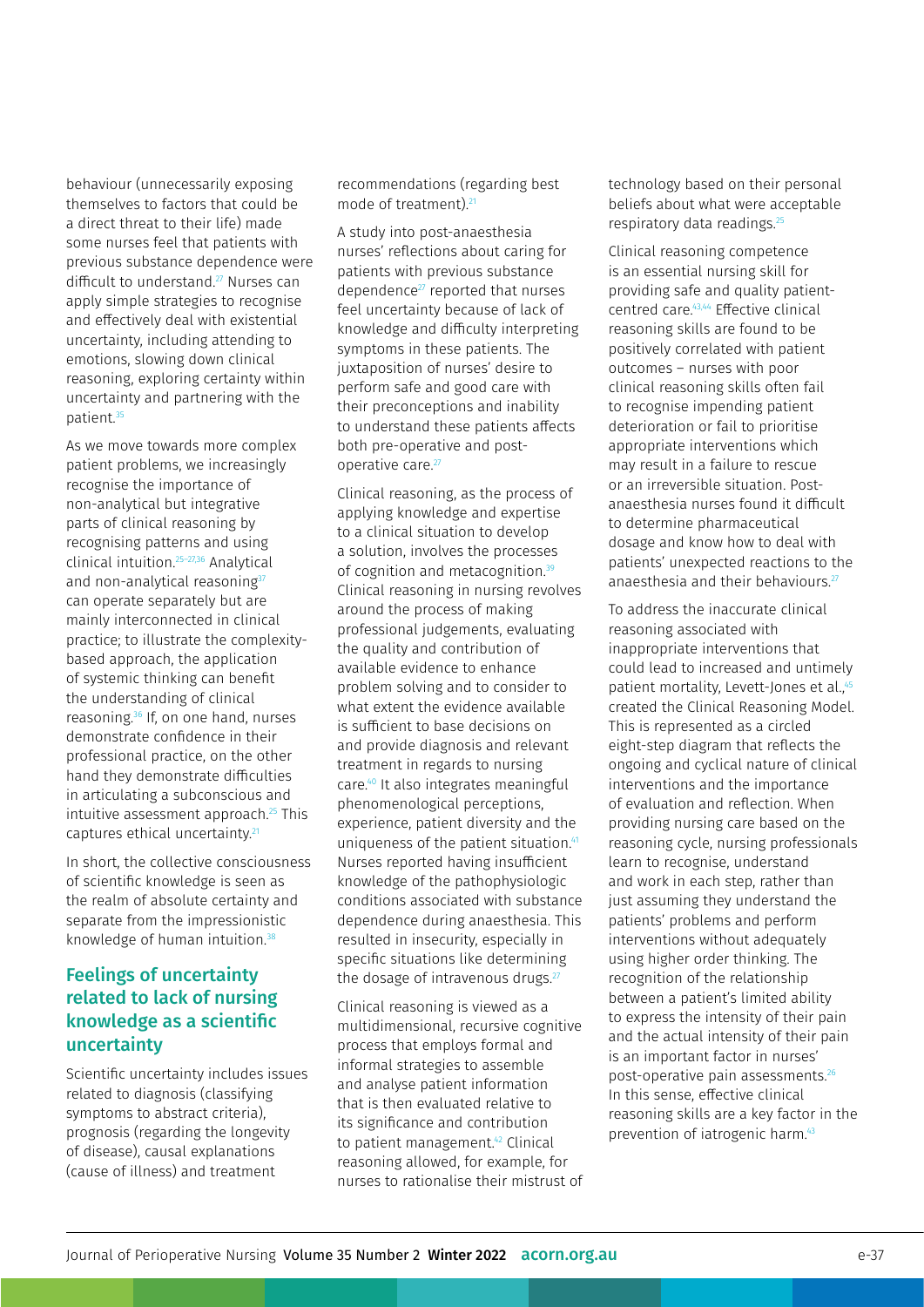It is also important to mention research which measured the effects of guided clinical reasoning on the quality of the advanced nursing process in the knowledge and nurse's attitude. 46 Leoni‐Scheiber et al., developed an educational approach aiming to improve nurses' diagnostic competencies to allow accurate nursing diagnoses and to link these with effective nursing interventions to achieve favourable patient outcomes.46 Guided clinical reasoning data revealed improvement in nursing assessments, refinement of nursing diagnoses accuracy and effectiveness of nursing interventions.46

Post-anaesthesia nurses revealed that health care delivery becomes a challenge when their knowledge proves to be insufficient.<sup>27</sup> So, evaluating clinical reasoning in a context of uncertainty can also contribute to direct strategies for the teaching and learning of this competence.<sup>47</sup>

## Clinical (in)experience to deal with uncertainty as a practical uncertainty

Practical uncertainty encompasses structures of care (absence of clarity regarding the expectations and responsibilities), processes of care (unclear procedures to access care) and systems (lack of clarity in system guidelines).21

Uncertainty is expressed in situations with distracting contextual factors, most of all in diagnosis and least in reflection.48 Nurses' perceptions of inconsistent practises and processes of care of individual anaesthesia providers were often compromised by prioritising relationships over best practices.<sup>25</sup> In the absence of clarity regarding the expectations and responsibilities in care structure, post-anaesthesia nurses tend to adapt their assessment priorities to

the preferences of the anaesthesia provider.25 These results highlight how linguistic markers of uncertainty can shed light on the role contextual factors might play in uncertainty, which can lead to error, and why it is essential to find ways of managing it.

Research into uncertainty in health care has found that when there is lack of clarity in a system's guidelines nurses work to tame uncertainty, shape the environment and set boundaries around what can be tolerated and normalised.<sup>49</sup> This was highlighted by post-anaesthesia nurses who expressed a need for guidelines when caring for patients with substance dependence.<sup>27</sup> managing inotropic medication and applying restrictive fluid therapy.<sup>28</sup>

Nurses described confidence in their intellectual capacity based on their experience, perceptions and behaviours. Some of them referred to confidence in their ability to reason and described their base knowledge as tenuous, that is, accompanied by uncertainty and insecurity.27,28,50 Thus, experienced post-anaesthesia nurses reported planning how they would act. The less experienced nurses used theoretical knowledge and comparison of different parameters to assess fluid requirements and later conferred with the anaesthetist.28

Feelings that can be attributed to nurses' uncertainty include anxiety, ambiguity, discomfort and stress. Additionally, their response to stress and uncertainty can directly impact patient care.<sup>51</sup> When in difficult situations related to fluid therapy, the post-anaesthesia nurses advised each other to use evidence-based practice.28 Accordingly, some nurses found more clarity during times of uncertainty while other nurses reported negative emotional and physiological responses when faced with unresolved uncertainty. A positive response to a feeling of

uncertainty may lead a nurse to seek trusted resources to work through the issue causing the uncertainty. Additionally, patients benefit when a nurse positively manages stress and uncertainty because the nurse finds more clarity or focus for patient care. Conversely, continuous practice in uncertain situations can negatively influence nurses' confidence, increase doubts and negatively impact satisfaction in practice.<sup>51</sup>

Practical knowledge of how a nurse perceives a patient's status in clinical settings and how a patient is assessed need to be fully explored to gain a practice-based understanding of clinical reasoning. How do nurses integrate scientific evidence into practical decisions? How are they taught the process of clinical reasoning in contexts of uncertainty in an era where it is believed that doubt can be resolved simply with the advent of evidencebased practice? Research concerning nursing clinical reasoning continues to be needed to understand nurse cognition in complex situations involving uncertainty. Increased knowledge and experience may decrease uncertainty in practice, but even with policies and resources in place, uncertainty may still occur.<sup>52</sup> Dealing with uncertainty requires humble reflection on our systems with an open mind to complex dynamics and emergent patterns.<sup>53</sup>

# Conclusion

A significant gap remains in nursing scientific evidence related to uncertainty in complex clinical settings in health care. This integrative review briefly expresses the incipient understanding of post-anaesthesia clinical reasoning under uncertainty using the MUCH-S taxonomy of personal, scientific and practical uncertainty. The main themes identified were nurses'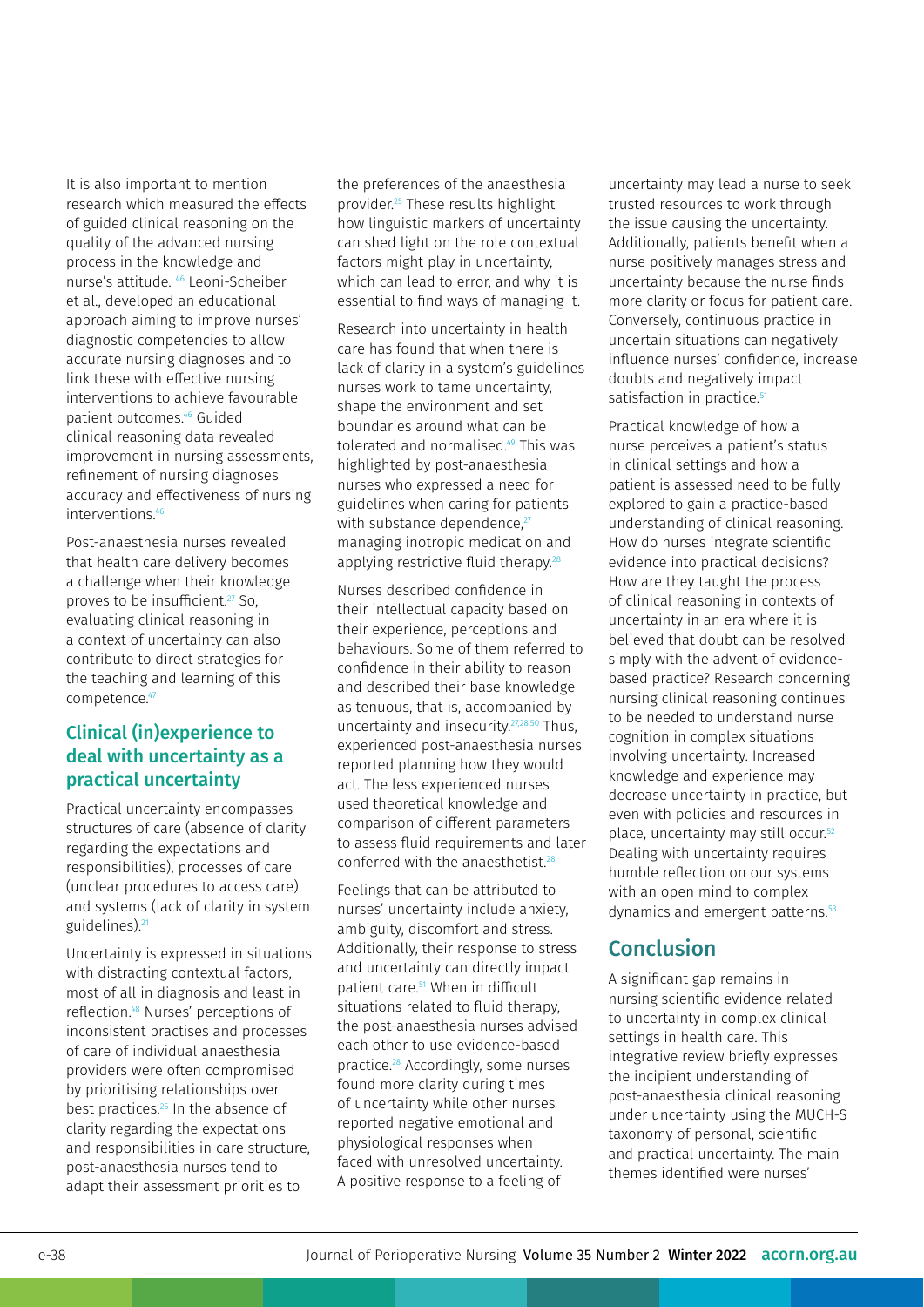intuition to reason (encompassed within personal uncertainty), uncertainty related to lack of knowledge (encompassed within scientific uncertainty) and clinical (in) experience to deal with uncertainty (encompassed within practical uncertainty).

For nurses, communicating uncertainty in clinical pain assessment, dealing with patient's behaviours and articulating intuitive professional practice are all associated with personal uncertainty. Related to scientific uncertainty, nurses struggle with balancing personal beliefs, lack of scientific knowledge and limited clinical experience with their clinical practice. The challenging relationship with patients impacts the recognition of causal explanations. Allied with practical uncertainty, the variability of individual anaesthesia providers' practises can induce uncertainty in nurses.

This review has some limitations. Only four studies met the inclusion criteria. Evaluation of the methodological quality of the included studies was not performed and, although reflexivity was considered for strengthening rigour and minimising potential bias in coding, the potential subjectivity in categorisation related to deductive coding into MUCH-S taxonomy is latent. Furthermore, due to the intrinsic characteristics of an integrative review, the scope is limited.

To support post-anaesthesia nurses to learn to manage complex clinical scenarios effectively, it is essential further research is conducted to understand the process of clinical reasoning. Analysing how personal, scientific and practical uncertainties shape clinical reasoning and lead to nursing outcomes also might be particularly important.

Despite the great benefits of uncertainty analysis and its application in certain contexts, it should not be considered as a panacea to guarantee absolute security. Notwithstanding, evidence suggests that uncertainty comprehension has in its favour the very positive fact that it places uncertain consequences or effects at the centre of decisions, thus being able to contribute to the improvement of safety in postanaesthesia health care.

### **References**

- 1. Nilsson U, Gruen R, Myles PS. Postoperative recovery: The importance of the team. Anaesthesia. 2020;75(S1):e158–e164. DOI: 10.1111/anae.14869
- 2. Bruins SD, Leong PM, Ng SY. Retrospective review of critical incidents in the postanesthesia care unit at a major tertiary hospital. Singapore Med Journal. 2017;58(8):e-497–e-501. DOI: 10.11622/ smedj.2016126
- 3. [Street](https://pubmed.ncbi.nlm.nih.gov/?term=Street+M&cauthor_id=29203501) M, [Phillips](https://pubmed.ncbi.nlm.nih.gov/?term=Phillips+NM&cauthor_id=29203501) NM, [Mohebbi](https://pubmed.ncbi.nlm.nih.gov/?term=Mohebbi+M&cauthor_id=29203501) M, [Kent](https://pubmed.ncbi.nlm.nih.gov/?term=Kent+B&cauthor_id=29203501) B. Effect of a newly designed observation, response and discharge chart in the Post Anaesthesia Care Unit on patient outcomes: A quasi-experimental study in Australia. BMJ Open. 2017;7(12). DOI:10.1136/ bmjopen-2016-015149
- 4. Petersen TM, Ludbrook G, Flabouris A, Seglenieks R, Painter TW. Developing models to predict early postoperative patient deterioration and adverse events. ANZ Journal of Surgery. 2017;87:e-457–e-461. DOI: 10.1111/ans.13874
- 5. Alam R, Cheraghi-Sohi S, Panagioti M, Esmail A, Campbell S, Panagopoulou E. Managing diagnostic uncertainty in primary care: A systematic critical review. BMC Fam Pract. 2017;18(1):e-79. DOI: 10.1186/s12875-017-0650-0
- 6. Gilbert RT, Brooks K, Morris K, Pierce N, Hullfish K. Reducing or holds: How frontline innovation, interdisciplinary collaboration, and lean thinking improved perioperative throughput. Journal of PeriAnesthesia Nursing. 2017;32(4):e33–e34
- 7. Ghaferi A, Wells E. Improving postoperative rescue through a multifaceted approach. Surgical Clinics North Am. 2021;[101\(1](https://www.surgical.theclinics.com/issue/S0039-6109(20)X0007-7)):e-71– e80. DOI: 10.1016/j.suc.2020.09.004
- 8. Kiekkas P, Aretha D. PACU nurse staffing and patient outcomes: The evidence is still missing. Journal of Perianesthesia Nursing. 2018;33(2):e-244–e-246. DOI: [10.1016/j.](https://doi.org/10.1016/j.jopan.2017.12.004) [jopan.2017.12.004](https://doi.org/10.1016/j.jopan.2017.12.004)
- 9. Biro J, Neyens DM, Jaruzel C, Tobin CD, Alfred M, Coppola S et al. Illuminating the decision-making strategies of anesthesia providers in challenging cases. Proceedings of the Human Factors and Ergonomics Society Annual Meeting. 2021;64(1):653–657.
- 10. Villemure C, Georgescu LM, Tanoubi I, Dubé J, Chiocchio F, Houle J. Examining perceptions from in situ simulation-based training on interprofessional collaboration during crisis event management in post-anesthesia care. Journal of Interprofessional Care. 2019;33(2):1–8
- 11. Kampan S. Air quality and employee hygiene-related behavior in a Post Anesthesia Care Unit in Thailand. [Asian Pac Isl Nurs J.](https://www.ncbi.nlm.nih.gov/pmc/articles/PMC6484197/) 2019;4(1):11–19. DOI: [10.31372/20190401.1005](https://doi.org/10.31372/20190401.1005)
- 12. Jepsen R, Dieckmann P, Spanager L, Lyk-Jensen HT, Konge L, Ringsted C et al. Evaluating structured assessment of anaesthesiologists' non-technical skills. Acta Anaesthesiologica Scandinavica. 2016;60(6):756–766.
- 13. Newman-Toker DE, McDonald KM, Meltzer DO. How much diagnostic safety can we afford, and how should we decide? A health economics. BMJ Qual Safe. 2013;22(20). DOI: 10.1136/bmjqs-2012-001616
- 14. Allison JJ, Kiefe C, Cook E, Gerrity M, Orav E, Centor R. The association of physician attitudes about uncertainty and risk taking with resources use in a medicare HMO. Med Decis Making. 1998;18:320–329. DOI: 10.1177/0272989X9801800310
- 15. Penrod J. Refinement of the concept of uncertainty. Journal of Advanced Nursing. 2001;34(2):238–245. DOI:10.1046/j.1365- 2648.2001.01750.x
- 16. Hilton BA. The uncertainty stress scale: Its development and psychometric properties. Canadian Journal of Nursing Research. 1994;26(3):15–30.
- 17. Wurzbach ME. Assessment and intervention for certainty and uncertainty. Nursing Forum. 1992;27(2):29–35.
- 18. Morse JM, Penrod J. Linking concepts of enduring, uncertainty, suffering, and hope. Image J Nurs Sch. 1999;31(2):145–150.
- 19. Chiffi D. Clinical reasoning: Knowledge, uncertainty, and values in health care. Switzerland: Springer; 2021.
- 20. Chicca J. Weathering the storm of uncertainty: Transitioning clinical specialties as an experienced nurse. J Contin Educ Nurs. 2021;52(10):471–481.
- 21. Pomare C, Churruca K, Ellis LA, Long JC, Braithwaite J. A revised model of uncertainty in complex healthcare settings: A scoping review. Journal of Evaluation in Clinical Practice. 2019;25(2):176–182. DOI: 10.1111/ jep.13079